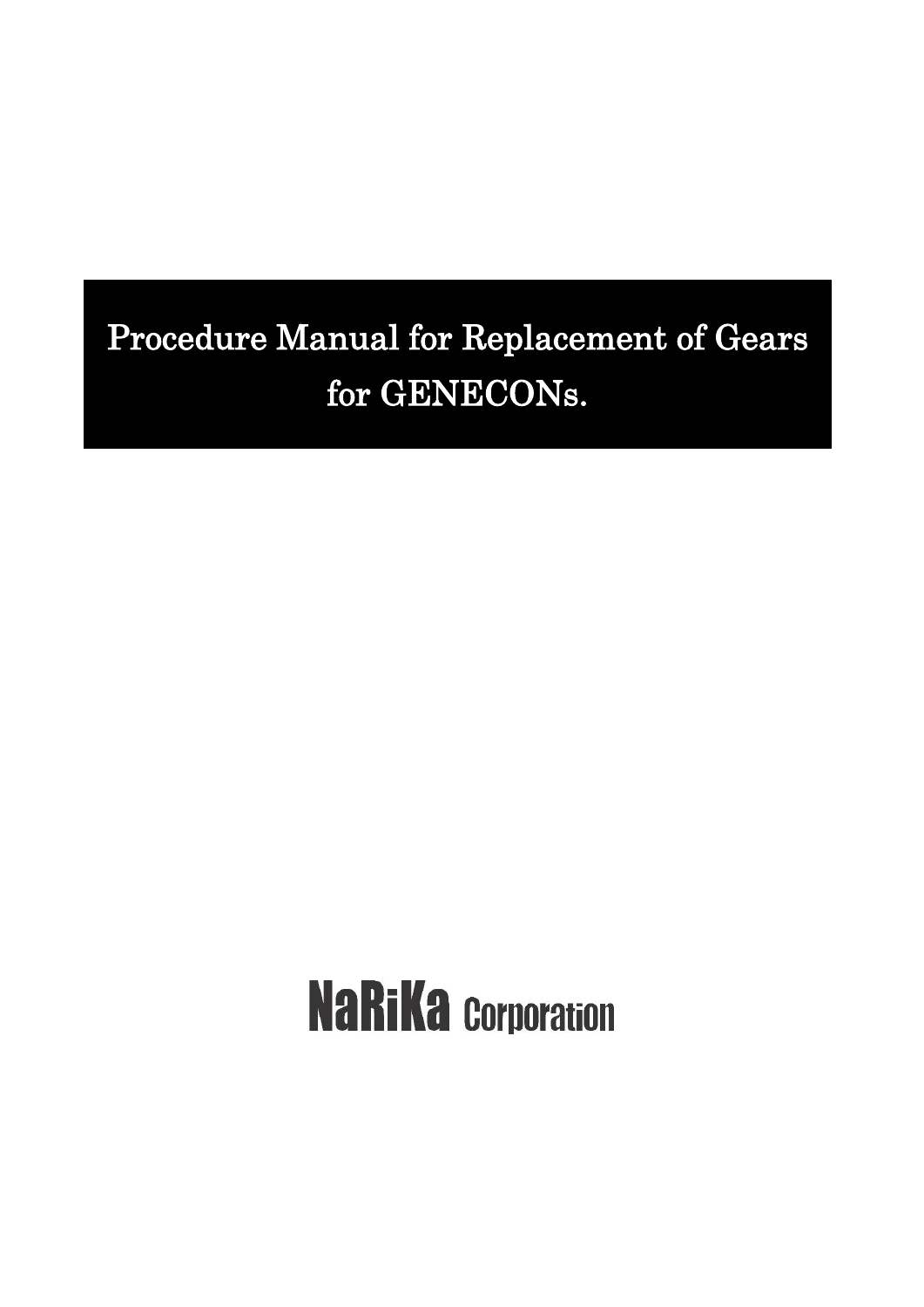



#### Replacement Gear Set for Genecon (Narika B10-2632-V9)

Narika Corporation sells Replacement Gear Set for GENECON Due and V3. While Narika has been selling and producing GENECONs since 1980s, Narika has tried improvements of GENECON depending on inquiries from many teachers about GENECONs. Eventually, Narika released GENECON Due and V3 as the 3rd generation.

The most major inquiries from teacher were durability of gear part of GENECON. Through actions of the improvement design and change material of the gears, the durability became better. However, the gears will be broken someday by long term using even if the gears are improved. The replacement gear set for GENECONs is sold, makes teacher can exchange the gear from broken one.

This document describes a replacement procedure of the gears. Please replace the gears following this procedure.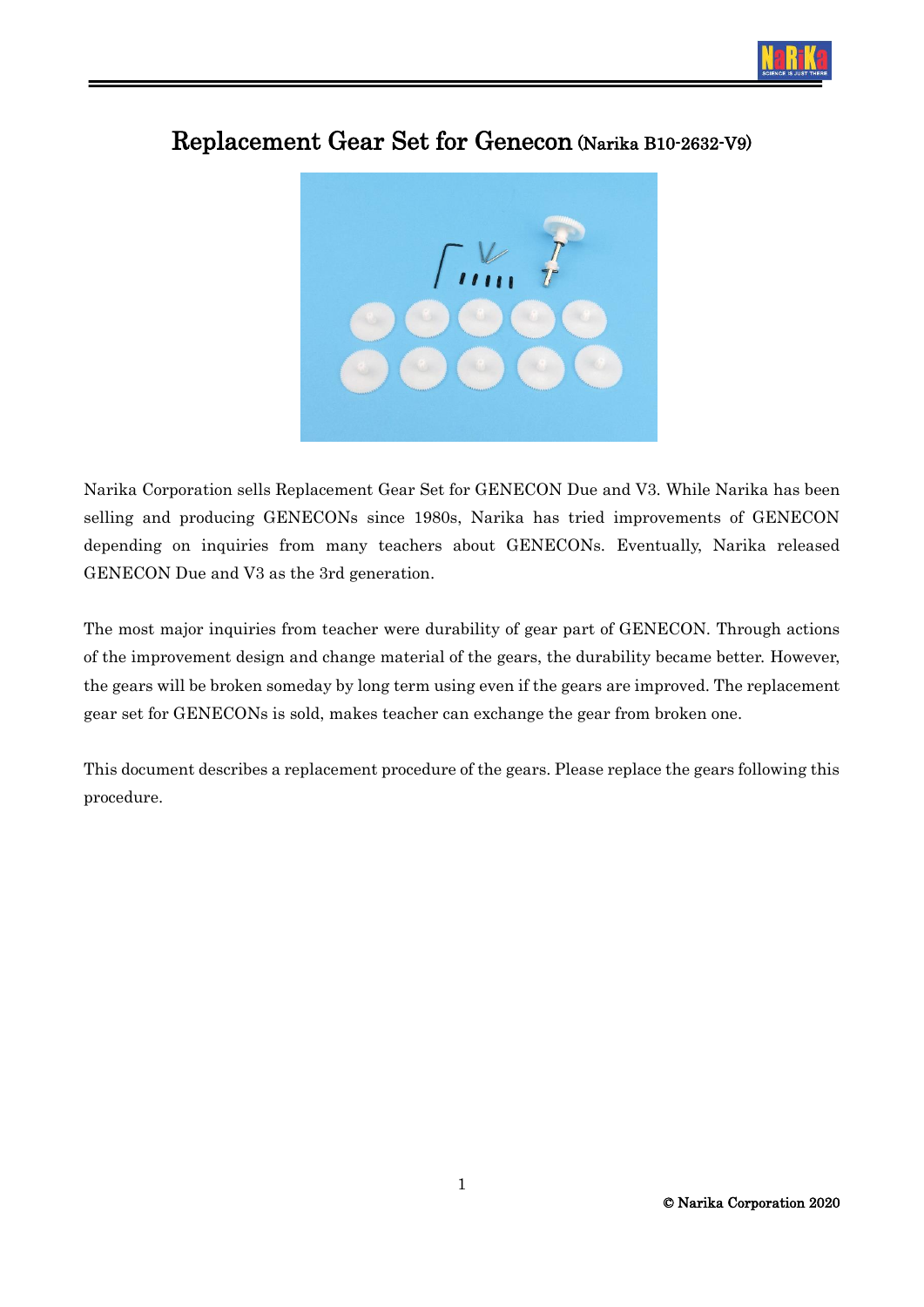

### How to replace the gears

| Steps        | What to do                                                                        | $\Large {\bf Actions}$ |
|--------------|-----------------------------------------------------------------------------------|------------------------|
| $\mathbf{1}$ | Detach the set screw of the handle using a<br>hexagon wrench.                     |                        |
| $\sqrt{2}$   | Take out the handle out of the shaft.                                             |                        |
| $\mathbf{3}$ | Detach the head capsule with fingers.<br>If needed, use a flat-blade screwdriver. |                        |
| $\sqrt{4}$   | Take out the two screws used for the body<br>using a phillips -head screwdriver.  |                        |
| $\bf 5$      | Dismantle (split up) the body into two parts.                                     |                        |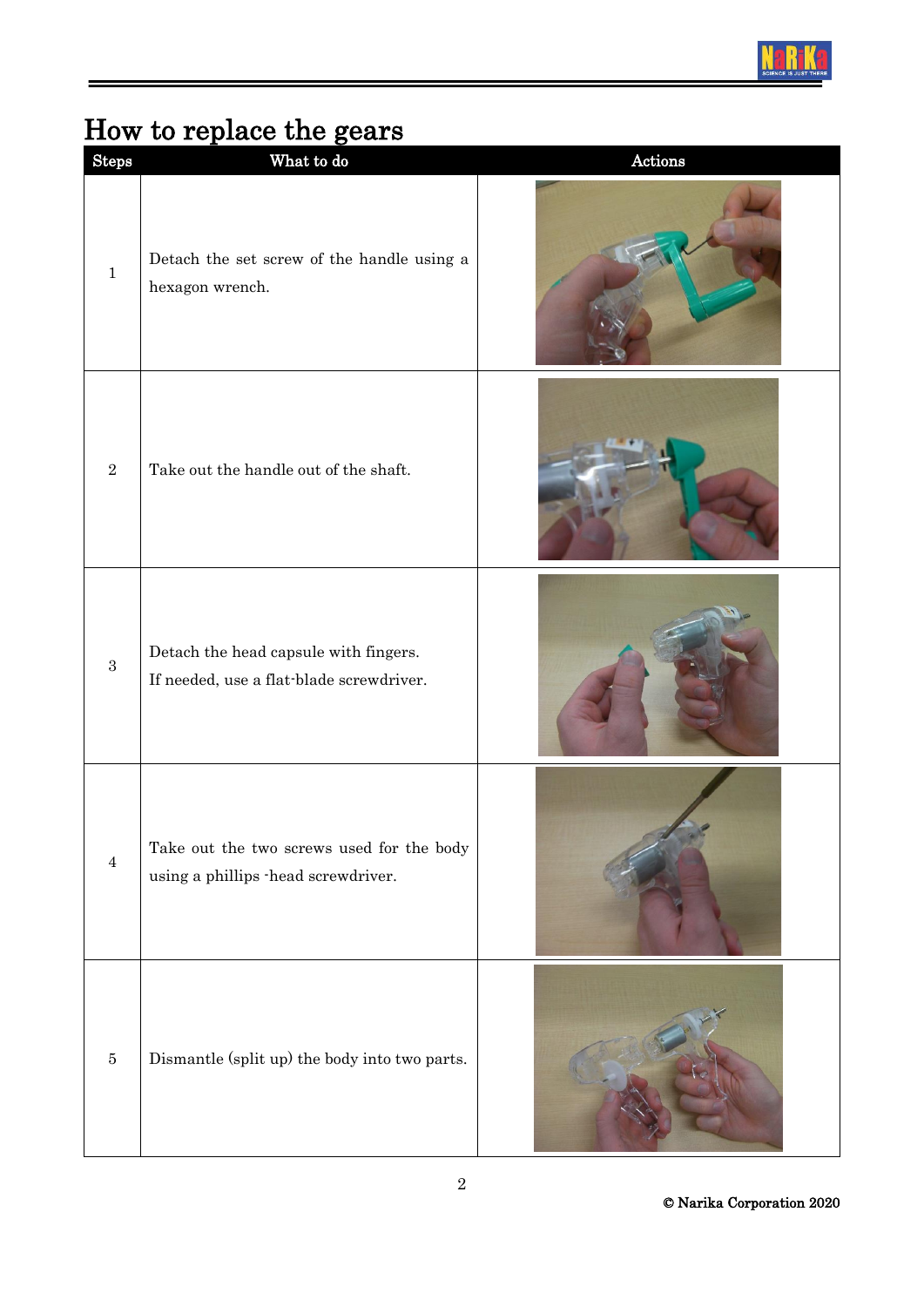

| <b>Steps</b>     | What to do                                                                              | Actions |
|------------------|-----------------------------------------------------------------------------------------|---------|
| $\,6\,$          | Take out the installed gears.                                                           |         |
| $\bf 7$          | Replace the damaged gear(s).                                                            |         |
| $\,8\,$          | Set all the gears again in the body.                                                    |         |
| $\boldsymbol{9}$ | Set the two "guiding spacers" of the shaft-<br>with-gear at the predetermined location. |         |
| $10\,$           | Assemble the body.                                                                      |         |
| $11\,$           | Fix the assembled body with the two screws<br>using a phillips-head screwdriver.        |         |
| $12\,$           | Attach the head capsule.                                                                |         |